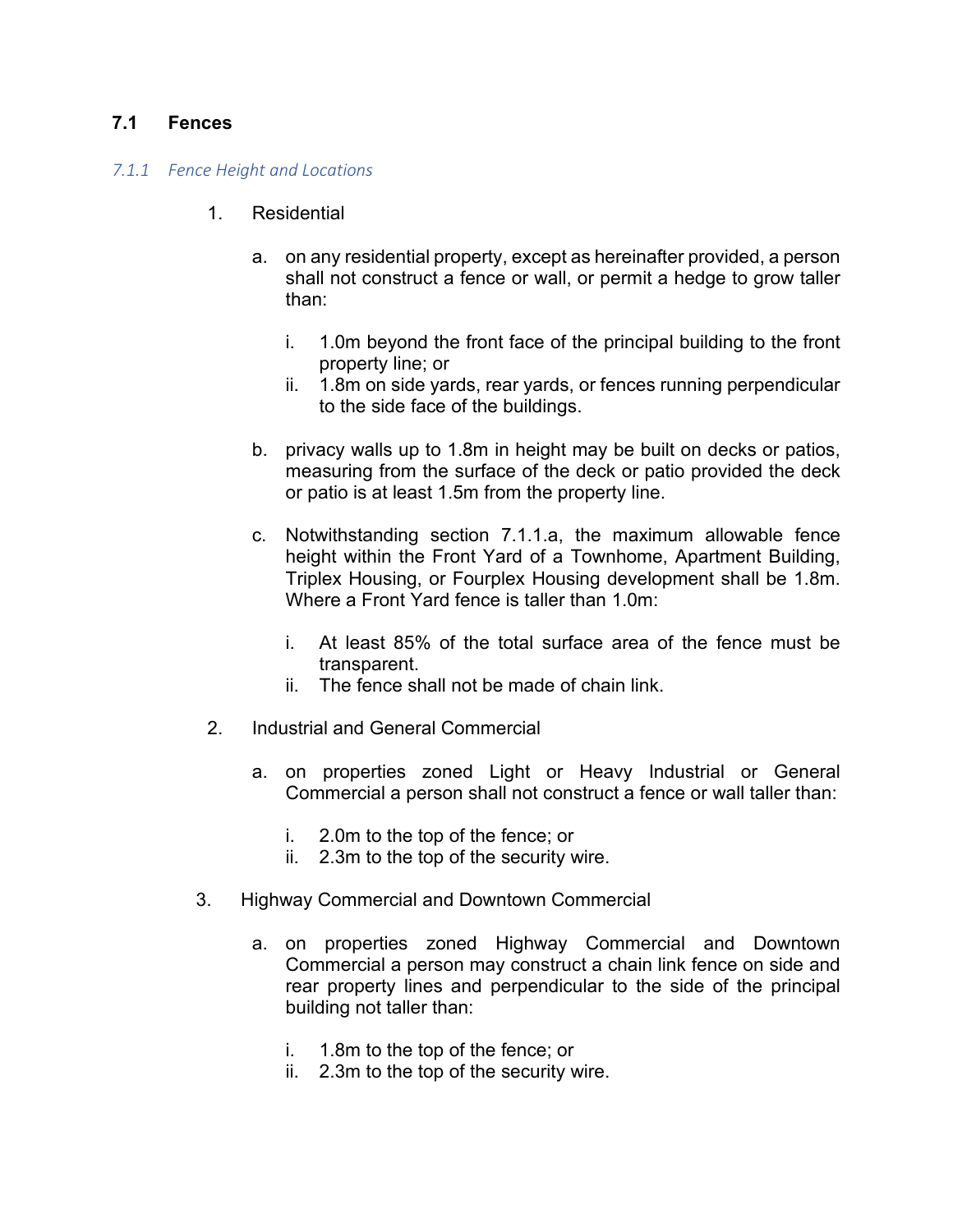- b. decorative fencing may be permitted in the front yard at the discretion of the development authority with the issuance of a development permit.
- 4. Public Facilities
	- a. fences at public recreational facilities, playgrounds or school grounds will be permitted to be constructed to a height to suit the facility needs and must be approved in writing by the development authority.
- 5. Measurement Location
	- a. fence height shall be measured from the average grade level. Where grade levels differ between properties, the average of the two (2) elevations, measured 0.3m from the fence shall be used.
- 6. Commercial and Industrial Gate locations
	- a. vehicle gates in commercial and industrial fences providing access from public roadways must allow enough space for vehicles entering the property with the gate in a closed position to be completely off the public roadway.

## *7.1.2 Fence Materials*

- 1. Residential
	- a. residential fences may be constructed of wood, concrete, brick, manufactured plastic boards, wrought iron, or chain link fence materials.
	- b. all materials used in the construction of wood fences shall be graded lumber unless otherwise pre-approved in writing by the Development Authority.
- 2. Commercial and Industrial
	- a. commercial and Industrial fences, if constructed, shall be of standard chain link materials installed to City Design standards, unless otherwise approved in writing by the Development Authority.
	- b. commercial and Industrial fences in storage compounds facing roadways shall have screening slats installed.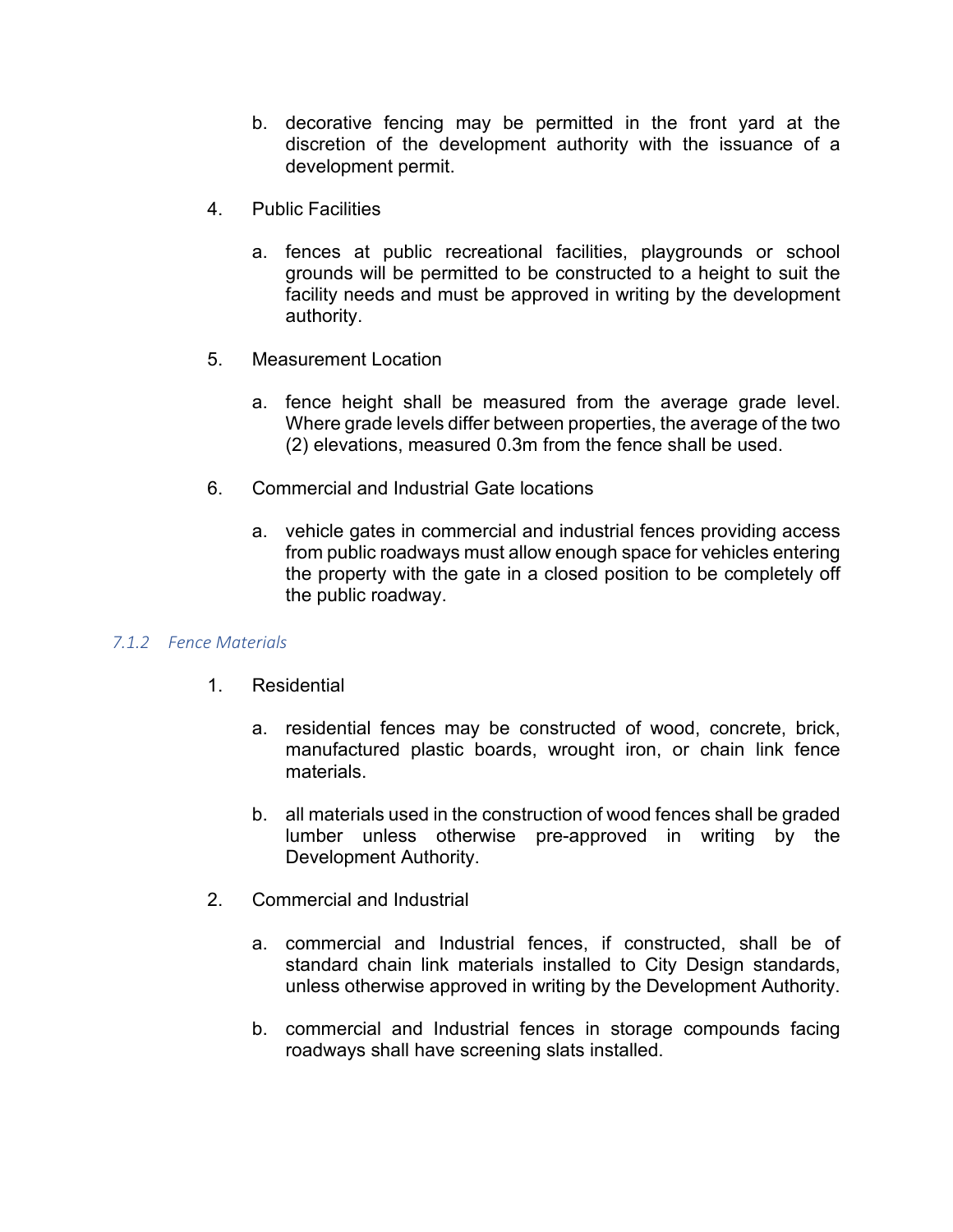#### *7.1.3 Fence Maintenance*

- 1. All fences shall be constructed and maintained to stand without bracing within 10.16cm of plumb over the height of the fence.
- 2. All mandatory fencing shall be maintained to its original design.

## *7.1.4 Restricted Fencing*

- 1. Barbed Wire
	- a. no barbed wire fence will be allowed in any district except as parallel security wire on top of commercial and industrial chain link fences above the 1.8m level to a maximum height of 2.3m above grade.
	- b. the Development Authority may relax this requirement in an agricultural area where residences would not be in close proximity to the proposed fence.
- 2. Electrified Fencing
	- a. electrified fencing is prohibited in all districts.

## *7.1.5 Mandatory Fencing*

- 1. Airport
	- a. except where the adjacent land use is for agricultural purpose**,** properties adjacent to airport runways, taxiways and aprons shall be fenced with chain link fences to prevent unauthorized vehicle traffic from accessing the runways, taxiways and aprons;
	- b. in accordance with the airport operations manual agricultural properties may be fenced with barbed or page wire fencing; and
	- c. adjacent property owners are responsible for the maintenance of this fencing.
- 2. Uniform Fencing
	- a. properties within residential sub-divisions with uniform fencing required by a development agreement shall keep the uniform fencing in place and keep the fence maintained to the neighborhood standard. One (1) gate not exceeding 1.0m wide will be permitted in the uniform fence from each property provided the gate opens inward to the property.